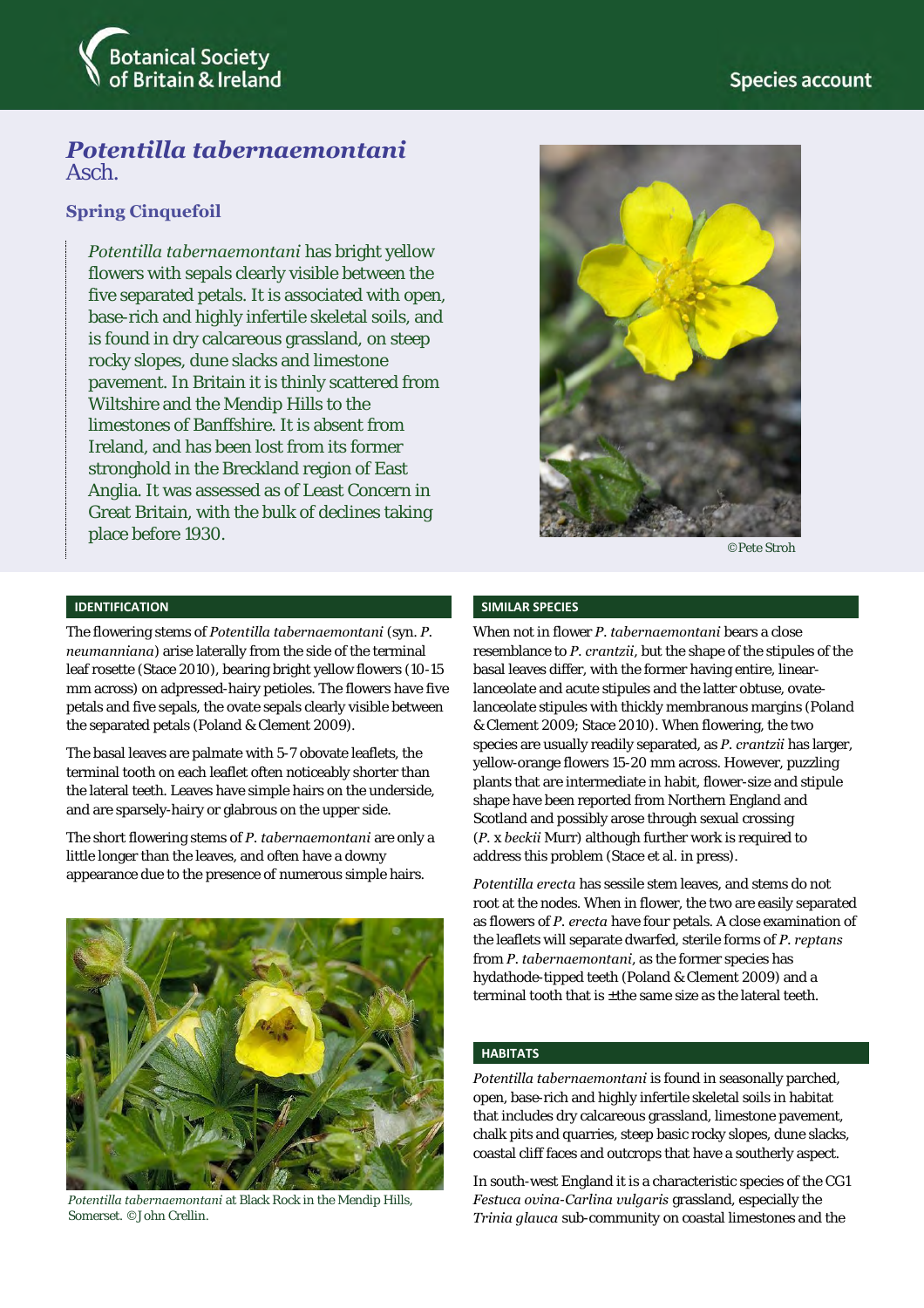# *Potentilla tabernaemontani* Asch.

*Koeleria macrantha* sub-community of CG1 in the Avon Gorge (Rodwell 1992). In eastern England it grows with *Veronica spicata* on the calcareous soils 'stripes' amongst chalk heath on periglacial patterned ground (e.g. Newmarket Heath; Coombe 1987).

On limestone outcrops in northern England and Scotland *P. tabernaemontani* is associated with CG9 *Sesleria albicans-Galium sterneri* grassland and with the *Sedum acre*-*Arenaria serpyllifolia* sub-community of OV39 *Asplenium trichomanes*-*A. ruta-muraria* (Rodwell 2000). *Potentilla tabernaemontani* has been recorded from CG1, CG2 *Festuca ovina*-*Avenula pratensis* and CG6 *Avenula pubescens* grasslands in Wales (Stevens et al. 2010).

Across its European range *P. tabernaemontani* is also found in sub-Atlantic mesophilous calcareous grasslands, with *Brachypodium pinnatum* often the dominant grass (roughly equating to CG4 grassland), and species-rich Nordic alvar and pre-Cambrian calcareous rockflats with *Helianthemum oelandicum* and *Pulsatilla patens*.

#### **BIOGEOGRAPHY**

*Potentilla tabernaemontani* is a plant of the European Temperate zone, native to northern, western and central Europe, extending to the eastern Baltic, and becoming rarer in eastern Europe and the Carpathians.

In Britain it is thinly scattered from the chalk of Wiltshire and the Carboniferous limestone of the Mendip Hills, north to the Dalradian limestone of Banffshire (Garrard & Streeter 1983).



Distribution of *Potentilla tabernaemontani* in Great Britain and Ireland.

It has disappeared from a few former strongholds such as the Breckland region of East Anglia where it was last recorded in 1952 (Trist 1979), and is absent from Ireland. It is generally a lowland plant, but occurs at 335m in Westmoreland, and there are historical records from Loch Loch in East Perthshire at an altitude of 610 m (McCosh 2002).

#### **ECOLOGY**

*Potentilla tabernaemontani* is a prostrate, mat-forming apomictic perennial, reproducing by seed and vegetative regeneration, with stolons rooting at the nodes (Chatters 1994). Plants usually flower from April to June but can flower as early as January (Garner 2003).

Seed production is in part dependent on weather conditions, with Rusch & van der Maarel (1992) finding that a wet, cold spring followed by an early summer resulted in low flowering and fruit setting and low seedling recruitment in the following year. Blom (1976) found that under optimal soil-moisture conditions in coastal dune systems, emergence and establishment of *P. tabernaemontani* occurred in higher percentages on loose non-compacted soils than on compacted substrates.

The availability of open, bare areas is necessary for germination, seedling recruitment and the vegetative expansion of *P. tabernaemontani*. Such conditions are regularly found in dry, infertile stony or sandy habitats. Annual livestock grazing is often necessary to create suitable open conditions within dune slack or limestone grassland habitats.

*Potentilla tabernaemontani* can build up a sizable seed bank (Bossuyt et al. 2006) and may persist in the soil for a considerable period of time, with Bakker et al. (1996) demonstrating viability in dry limestone grassland soils in south-east Sweden after a period of c.80 years. Dai (2000) recorded viable seeds of *P. tabernaemontani* in cattle dung and also in soil under cattle dung, and many authors have shown that seeds capable of persisting in the soil for long periods of time are often also capable of surviving endozoochorous dispersal.

In central Europe, *P. tabernaemontani* is one of the main host plants for the Grizzled Skipper (*Pyrgus malvae*) (Krämer *et al*. 2012).

# **THREATS**

Threats include a cessation or reduction in grazing pressure leading to rank vegetation and eventually scrub encroachment, the stabilisation of soils, and the shading out of *P. tabernaemontani*. Chatters (1994) cites the loss of an extensive pastoral grazing system and the closure of commercial warrens as the main causes of the eventual extinction of the species in the Suffolk and Lincolnshire Brecks. Threats also include an increase in the built environment, agricultural intensification and afforestation.